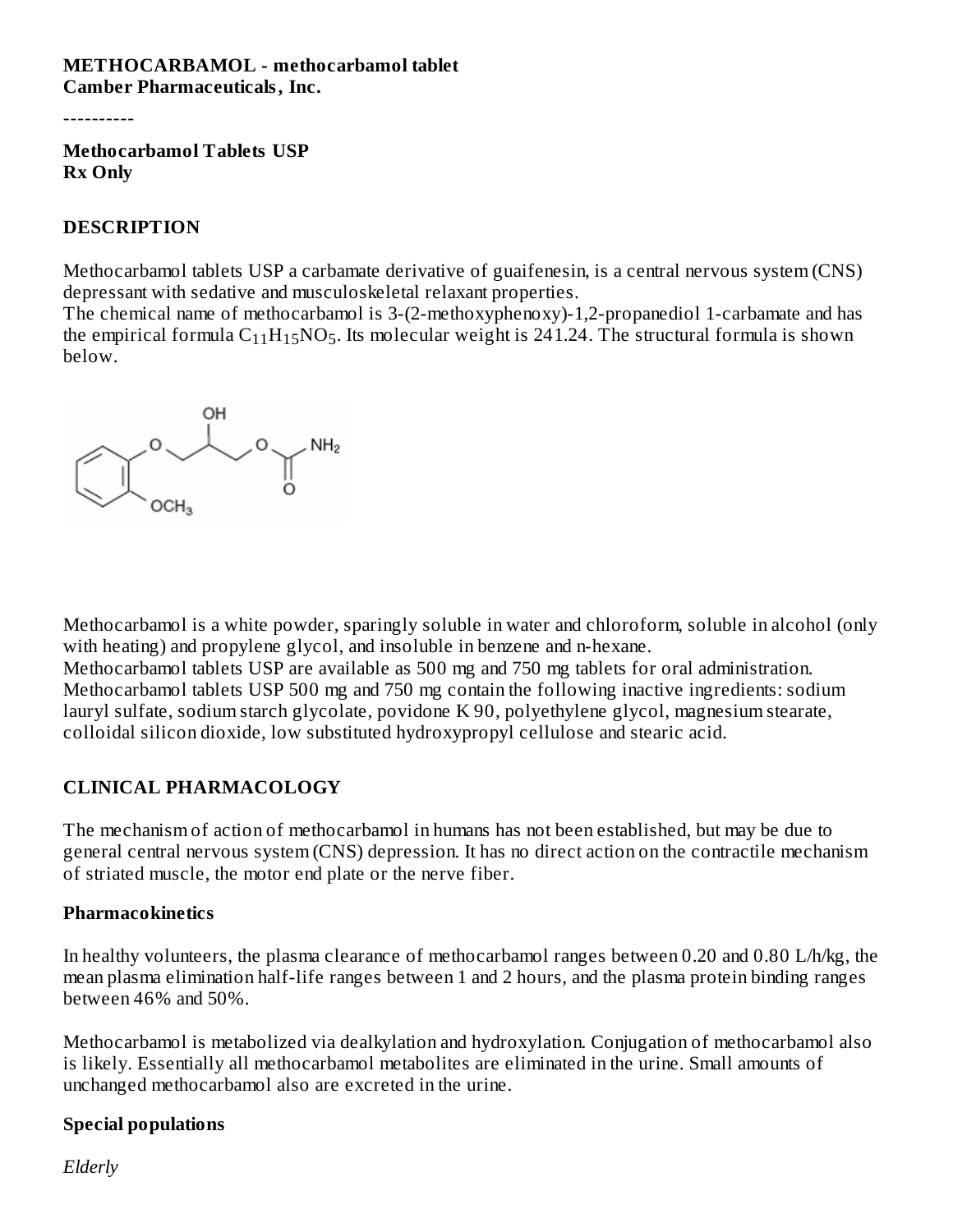The mean  $(\pm SD)$  elimination half-life of methocarbamol in elderly healthy volunteers (mean  $(\pm SD)$  age, 69 ( $\pm$ 4) years) was slightly prolonged compared to a younger (mean ( $\pm$ SD) age, 53.3 ( $\pm$ 8.8) years), healthy population (1.5 ( $\pm$ 0.4) hours versus 1.1 ( $\pm$ 0.27) hours, respectively). The fraction of bound methocarbamol was slightly decreased in the elderly versus younger volunteers (41 to 43% versus 46 to 50%, respectively).

#### *Renally impaired*

The clearance of methocarbamol in 8 renally-impaired patients on maintenance hemodialysis was reduced about 40% compared to 17 normal subjects, although the mean  $(\pm SD)$  elimination half-life in these two groups was similar:  $1.2$  ( $\pm$  0.6) versus 1.1 ( $\pm$ 0.3) hours, respectively.

#### *Hepatically impaired*

In 8 patients with cirrhosis secondary to alcohol abuse, the mean total clearance of methocarbamol was reduced approximately 70% compared to that obtained in 8 age- and weight-matched normal subjects.The mean (±SD) elimination half-life in the cirrhotic patients and the normal subjects was 3.38  $(\pm 1.62)$  hours and 1.11 ( $\pm 0.27$ ) hours, respectively. The percent of methocarbamol bound to plasma proteins was decreased to approximately 40 to 45% compared to 46 to 50% in the normal subjects.

## **INDICATIONS & USAGE**

Methocarbamol tablets USP are indicated as an adjunct to rest, physical therapy, and other measures for the relief of discomfort associated with acute, painful musculoskeletal conditions. The mode of action of methocarbamol has not been clearly identified, but may be related to its sedative properties. Methocarbamol does not directly relax tense skeletal muscles in man.

## **CONTRAINDICATIONS**

Methocarbamol tablets USP are contraindicated in patients hypersensitive to methocarbamol or to any of the tablet components.

## **WARNINGS**

Since methocarbamol may possess a general CNS depressant effect, patients receiving methocarbamol tablets USP should be cautioned about combined effects with alcohol and other CNS depressants. Safe use of methocarbamol tablets USP has not been established with regard to possible adverse effects upon fetal development. There have been reports of fetal and congenital abnormalities following in utero exposure to methocarbamol. Therefore, methocarbamol tablets USP should not be used in women who are or may become pregnant and particularly during early pregnancy unless in the judgment of the physician the potential benefits outweigh the possible hazards **(s ee PRECAUTIONS, Pregnancy).**

## **Us e In Activities Requiring Mental Alertness**

Methocarbamol may impair mental and/or physical abilities required for performance of hazardous tasks, such as operating machinery or driving a motor vehicle. Patients should be cautioned about operating machinery, including automobiles, until they are reasonably certain that methocarbamol therapy does not adversely affect their ability to engage in such activities.

#### **PRECAUTIONS**

**Information for Patients**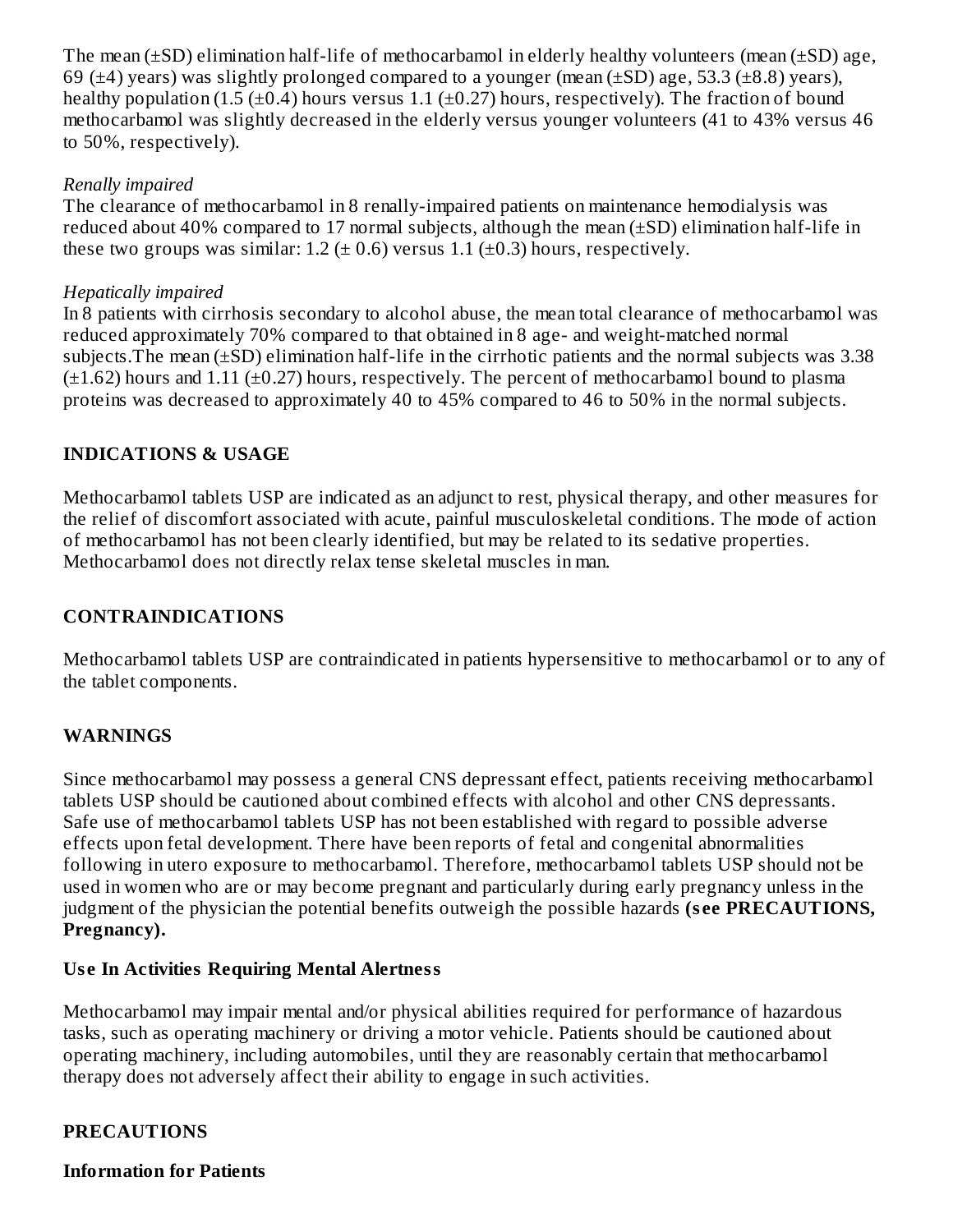Patients should be cautioned that methocarbamol may cause drowsiness or dizziness, which may impair their ability to operate motor vehicles or machinery.

Because methocarbamol may possess a general CNS-depressant effect, patients should be cautioned about combined effects with alcohol and other CNS depressants.

## **Drug Interactions**

## **See WARNINGS and PRECAUTIONS** for interaction with CNS drugs and alcohol.

Methocarbamol may inhibit the effect of pyridostigmine bromide. Therefore, methocarbamol should be used with caution in patients with myasthenia gravis receiving anticholinesterase agents.

## **Drug & OR Laboratory Test Interactions**

Methocarbamol may cause a color interference in certain screening tests for 5-hydroxyindoleacetic acid (5-HIAA) using nitrosonaphthol reagent and in screening tests for urinary vanillylmandelic acid (VMA) using the Gitlow method.

## **Carcinogenesis & Mutagenesis & Impairment Of Fertility**

Long-term studies to evaluate the carcinogenic potential of methocarbamol have not been performed. No studies have been conducted to assess the effect of methocarbamol on mutagenesis or its potential to impair fertility.

## **Pregnancy**

## *Teratogenic effects -Pregnancy Category C*

Animal reproduction studies have not been conducted with methocarbamol. It is also not known whether methocarbamol can cause fetal harm when administered to a pregnant woman or can affect reproduction capacity. Methocarbamol tablets USP should be given to a pregnant woman only if clearly needed. Safe use of methocarbamol tablets USP has not been established with regard to possible adverse effects upon fetal development. There have been reports of fetal and congenital abnormalities following in utero exposure to methocarbamol. Therefore, methocarbamol tablets USP should not be used in women who are or may become pregnant and particularly during early pregnancy unless in the judgment of the physician the potential benefits outweigh the possible hazards (**s ee WARNINGS**).

## **Nursing Mothers**

Methocarbamol and/or its metabolites are excreted in the milk of dogs; however, it is not known whether methocarbamol or its metabolites are excreted in human milk. Because many drugs are excreted in human milk, caution should be exercised when methocarbamol tablets USP are administered to a nursing woman.

## **Pediatric Us e**

Safety and effectiveness of methocarbamol tablets USP in pediatric patients below the age of 16 have not been established.

## **ADVERSE REACTIONS**

Adverse reactions reported coincident with the administration of methocarbamol include: *Body as a whole*: Anaphylactic reaction, angioneurotic edema, fever, headache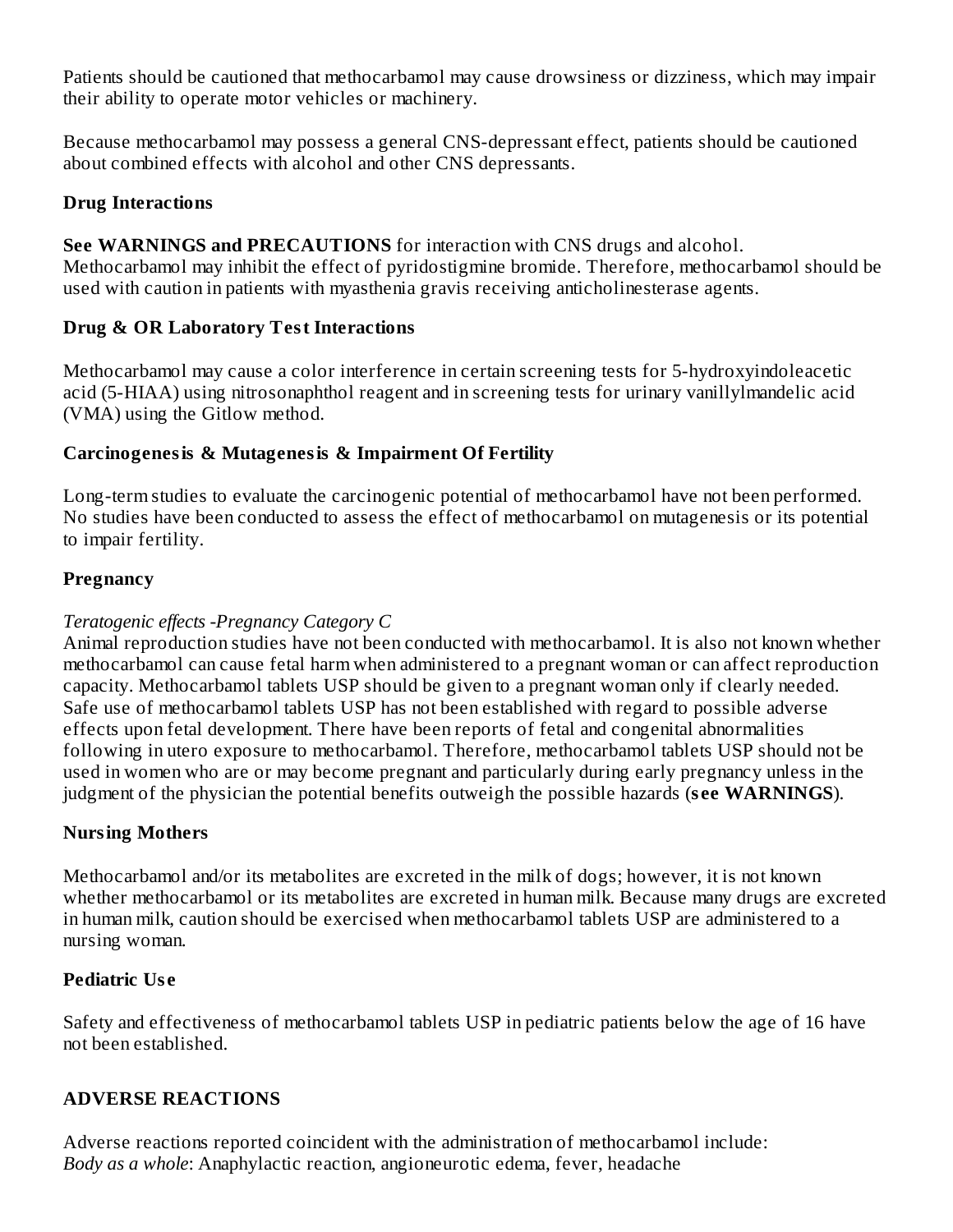*Cardiovascular system*: Bradycardia, flushing, hypotension, syncope, thrombophlebitis *Digestive system:* Dyspepsia, jaundice (including cholestatic jaundice), nausea and vomiting *Hemic and lymphatic system:* Leukopenia

*Immune system*: Hypersensitivity reactions

*Nervous system:* Amnesia, confusion, diplopia, dizziness or lightheadedness, drowsiness, insomnia, mild muscular incoordination, nystagmus, sedation, seizures (including grand mal), vertigo *Skin and special senses*: Blurred vision, conjunctivitis, nasal congestion, metallic taste, pruritus, rash, urticarial

## **OVERDOSAGE**

Limited information is available on the acute toxicity of methocarbamol. Overdose of methocarbamol is frequently in conjunction with alcohol or other CNS depressants and includes the following symptoms: nausea, drowsiness, blurred vision, hypotension, seizures, and coma.

In post-marketing experience, deaths have been reported with an overdose of methocarbamol alone or in the presence of other CNS depressants, alcohol or psychotropic drugs.

#### **Treatment**

Management of overdose includes symptomatic and supportive treatment. Supportive measures include maintenance of an adequate airway, monitoring urinary output and vital signs, and administration of intravenous fluids if necessary. The usefulness of hemodialysis in managing overdose is unknown.

#### **DOSAGE & ADMINISTRATION**

Methocarbamol Tablets USP 500 mg – Adults: Initial dosage: 3 tablets q.i.d. Maintenance dosage: 2 tablets q.i.d. Methocarbamol Tablets USP 750 mg – Adults: Initial dosage: 2 tablets q.i.d. Maintenance dosage: 1 tablet q.4h. or 2 tablets t.i.d. Six grams a day are recommended for the first 48 to 72 hours of treatment. (For severe conditions 8 grams a day may be administered). Thereafter, the dosage can usually be reduced to approximately 4 grams a day.

## **HOW SUPPLIED**

Methocarbamol tablets USP 500 mg are white to off white, capsule shaped, tablets debossed with 'H' on scored side and '114' on unscored side . They are supplied as follows: Bottles of 30 NDC 31722-533-30 Bottles of 60 NDC 31722-533-60 Bottles of 100 NDC 31722-533-01 Bottles of 500 NDC 31722-533-05 Bottles of 1000 NDC 31722-533-10

Methocarbamol tablets USP 750 mg are white to off white, capsule shaped, tablets debossed with 'H' on one side and '115' on other side . They are supplied as follows: Bottles of 30 NDC 31722-534-30 Bottles of 60 NDC 31722-534-60 Bottles of 100 NDC 31722-534-01 Bottles of 500 NDC 31722-534-05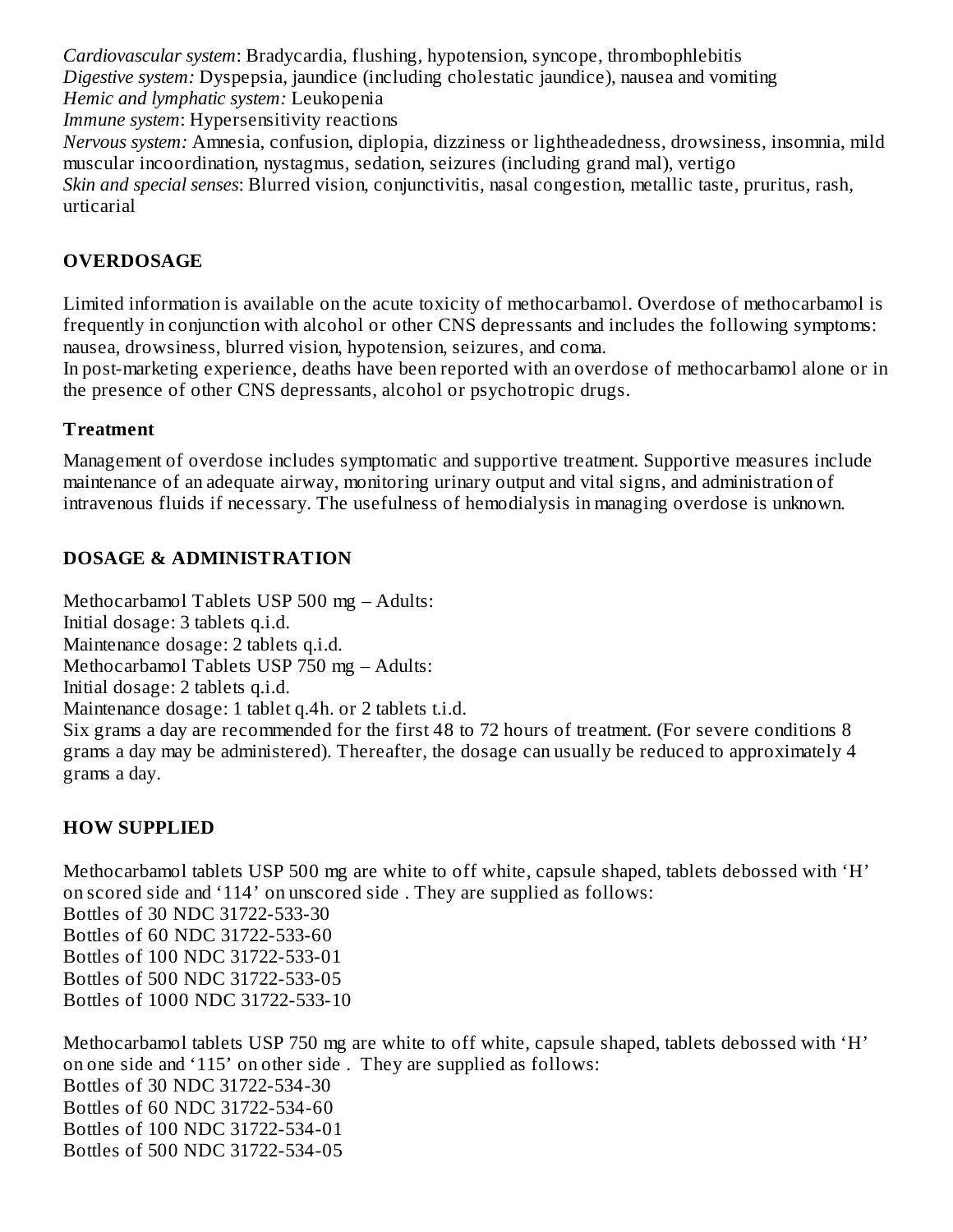**Store at 20° to 25°C (68° to 77°F) [s ee USP Controlled Room Temperature].**

## **Dispens e in tight container.**

Manufactured for:



Camber Pharmaceuticals, Inc. Piscataway, NJ 08854

By: Hetero Labs Limited 2012754 Jeedimetla, Hyderabad- 500 055, India

## **PACKAGE LABEL.PRINCIPAL DISPLAY PANEL**

Container Label for Methocarbamol Tablets 500 mg, 30s Count.



Container Label for Methocarbamol Tablets 750 mg, 30s Count.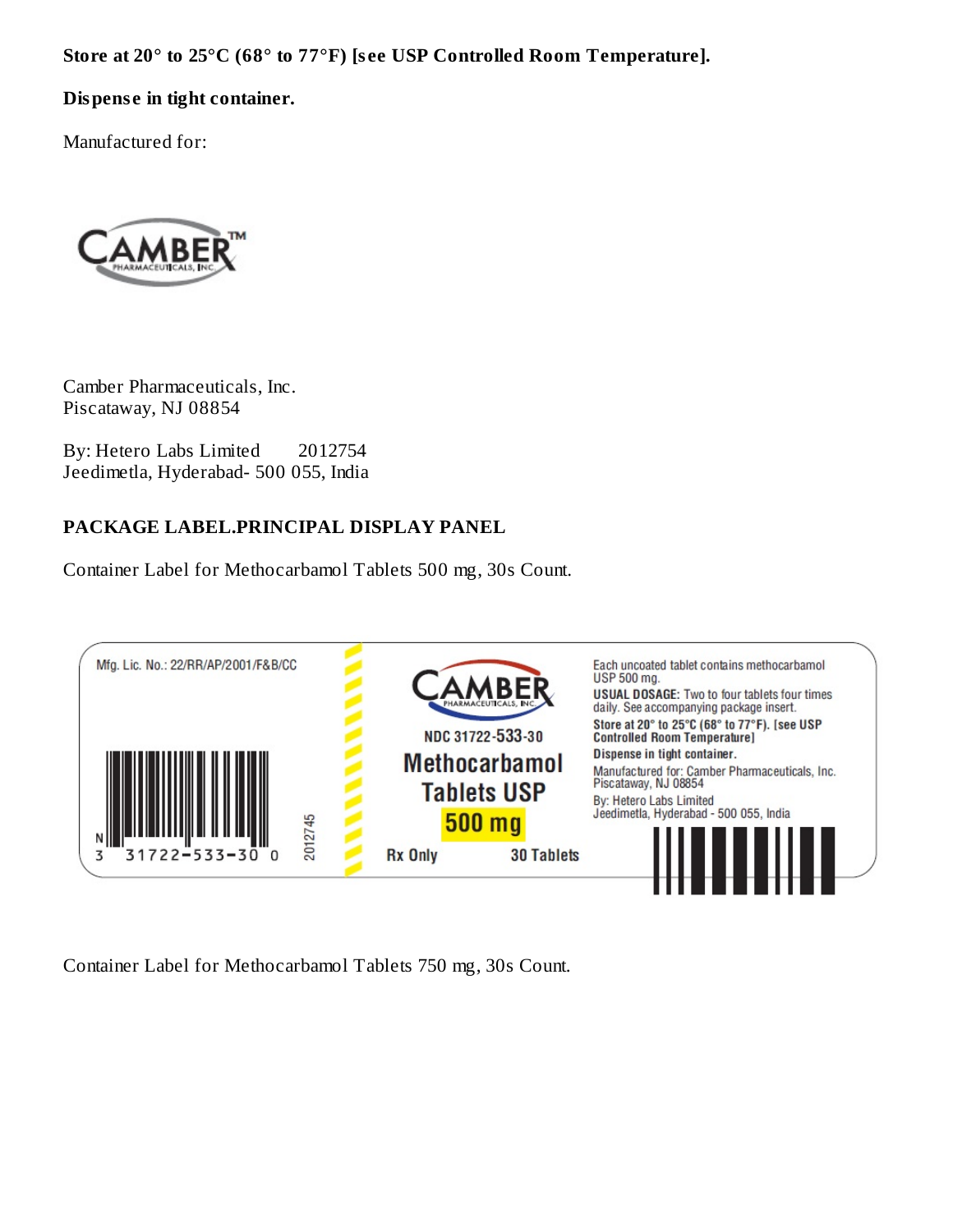

| <b>METHOCARBAMOL</b><br>methocarbamol tablet              |                                                                     |                     |                          |                  |               |
|-----------------------------------------------------------|---------------------------------------------------------------------|---------------------|--------------------------|------------------|---------------|
|                                                           |                                                                     |                     |                          |                  |               |
| <b>Product Information</b>                                |                                                                     |                     |                          |                  |               |
| Product Type                                              | HUMAN PRESCRIPTION DRUG                                             | Item Code (Source)  |                          |                  | NDC:31722-533 |
| <b>Route of Administration</b>                            | ORAL                                                                |                     |                          |                  |               |
|                                                           |                                                                     |                     |                          |                  |               |
|                                                           |                                                                     |                     |                          |                  |               |
| <b>Active Ingredient/Active Moiety</b>                    |                                                                     |                     |                          |                  |               |
|                                                           | <b>Ingredient Name</b>                                              |                     | <b>Basis of Strength</b> |                  | Strength      |
|                                                           | METHO CARBAMOL (UNII: 1250D7737X) (METHOCARBAMOL - UNII:1250D7737X) |                     | METHOCARBAMOL            |                  | 500 mg        |
|                                                           |                                                                     |                     |                          |                  |               |
| <b>Inactive Ingredients</b>                               |                                                                     |                     |                          |                  |               |
|                                                           | <b>Ingredient Name</b>                                              |                     |                          |                  | Strength      |
| SODIUM LAURYL SULFATE (UNII: 368GB5141J)                  |                                                                     |                     |                          |                  |               |
| SO DIUM STARCH GLYCOLATE TYPE A POTATO (UNII: 5856J3G2A2) |                                                                     |                     |                          |                  |               |
| PO VIDONE K90 (UNII: RDH86HJV5Z)                          |                                                                     |                     |                          |                  |               |
|                                                           | POLYETHYLENE GLYCOLS (UNII: 3WJQ0SDW1A)                             |                     |                          |                  |               |
| MAGNESIUM STEARATE (UNII: 70097M6I30)                     |                                                                     |                     |                          |                  |               |
| <b>SILICON DIO XIDE (UNII: ETJ7Z6 XBU4)</b>               |                                                                     |                     |                          |                  |               |
| HYDROXYPROPYL CELLULOSE (UNII: RFW2ET671P)                |                                                                     |                     |                          |                  |               |
| <b>STEARIC ACID (UNII: 4ELV7Z65AP)</b>                    |                                                                     |                     |                          |                  |               |
|                                                           |                                                                     |                     |                          |                  |               |
| <b>Product Characteristics</b>                            |                                                                     |                     |                          |                  |               |
| Color<br>WHITE (White to Offwhite)                        |                                                                     | <b>Score</b>        |                          | no score         |               |
| OVAL (Capsule shaped)<br><b>Shape</b>                     |                                                                     | <b>Size</b>         |                          | 15 <sub>mm</sub> |               |
| Flavor                                                    |                                                                     | <b>Imprint Code</b> |                          | 114; H           |               |

**Contains**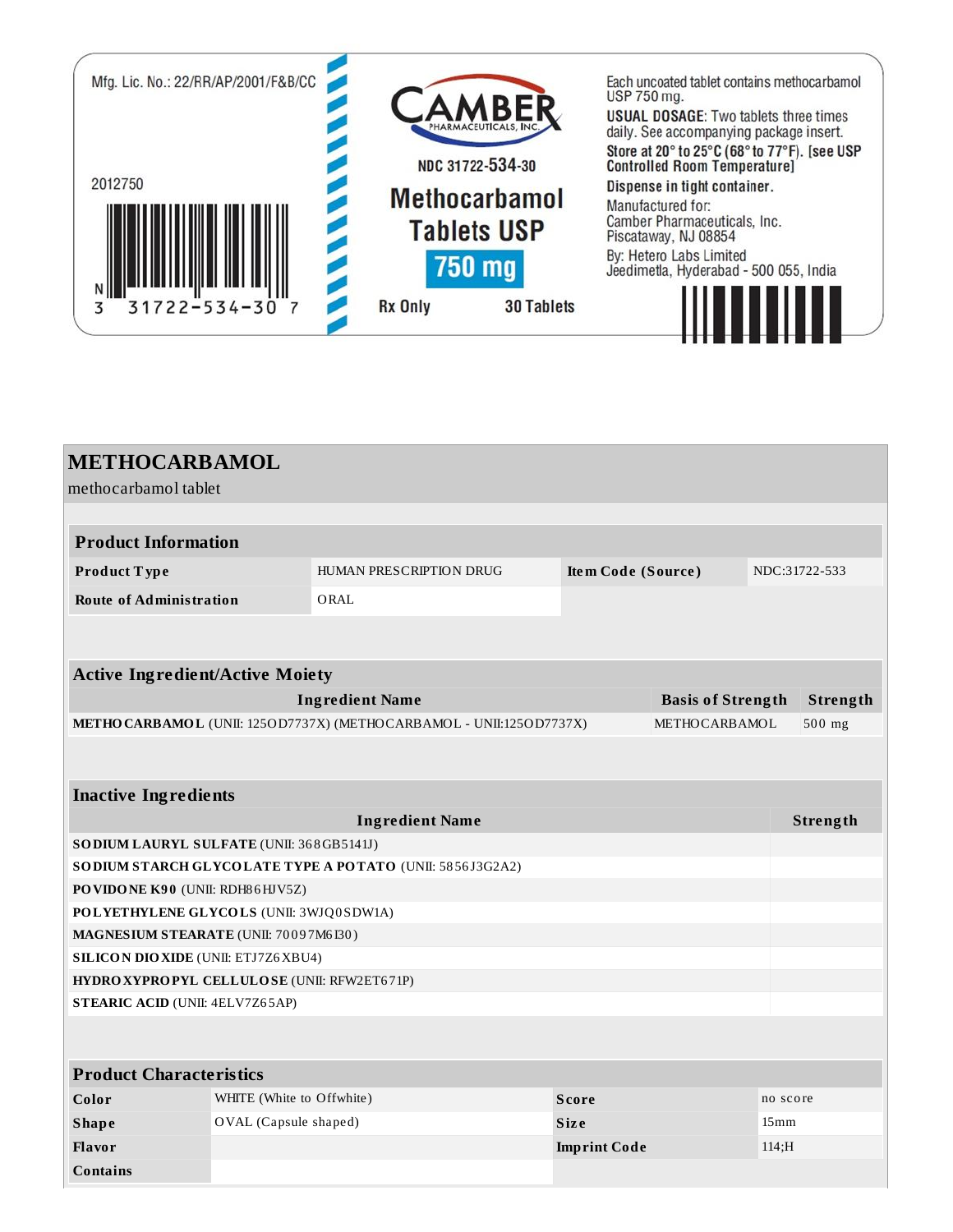|                | Packaging                    |                                                 |  |                             |                           |  |
|----------------|------------------------------|-------------------------------------------------|--|-----------------------------|---------------------------|--|
| #              | <b>Item Code</b>             | <b>Package Description</b>                      |  | <b>Marketing Start Date</b> | <b>Marketing End Date</b> |  |
|                | 1 NDC:31722-533-30           | 12 in 1 CASE                                    |  |                             |                           |  |
| $\mathbf{1}$   |                              | 30 in 1 BOTTLE                                  |  |                             |                           |  |
|                | 2 NDC:31722-533-60           | 12 in 1 CASE                                    |  |                             |                           |  |
| $\overline{2}$ |                              | 60 in 1 BOTTLE                                  |  |                             |                           |  |
|                | 3 NDC:31722-533-01           | 12 in 1 CASE                                    |  |                             |                           |  |
| 3              |                              | 100 in 1 BOTTLE                                 |  |                             |                           |  |
| $\overline{4}$ | NDC:31722-533-05             | 12 in 1 CASE                                    |  |                             |                           |  |
| 4              |                              | 500 in 1 BOTTLE                                 |  |                             |                           |  |
|                | 5 NDC:31722-533-10           | 12 in 1 CASE                                    |  |                             |                           |  |
| 5              |                              | 1000 in 1 BOTTLE                                |  |                             |                           |  |
|                |                              |                                                 |  |                             |                           |  |
|                |                              |                                                 |  |                             |                           |  |
|                | <b>Marketing Information</b> |                                                 |  |                             |                           |  |
|                | <b>Marketing Category</b>    | <b>Application Number or Monograph Citation</b> |  | <b>Marketing Start Date</b> | <b>Marketing End Date</b> |  |
|                | <b>ANDA</b>                  | ANDA090200                                      |  | 03/20/2013                  |                           |  |

| <b>METHOCARBAMOL</b>                                     |                                                                     |                    |                          |  |                 |
|----------------------------------------------------------|---------------------------------------------------------------------|--------------------|--------------------------|--|-----------------|
| methocarbamol tablet                                     |                                                                     |                    |                          |  |                 |
|                                                          |                                                                     |                    |                          |  |                 |
| <b>Product Information</b>                               |                                                                     |                    |                          |  |                 |
| Product Type                                             | HUMAN PRESCRIPTION DRUG                                             | Item Code (Source) |                          |  | NDC:31722-534   |
| <b>Route of Administration</b>                           | ORAL                                                                |                    |                          |  |                 |
|                                                          |                                                                     |                    |                          |  |                 |
|                                                          |                                                                     |                    |                          |  |                 |
| <b>Active Ingredient/Active Moiety</b>                   |                                                                     |                    |                          |  |                 |
|                                                          | <b>Ingredient Name</b>                                              |                    | <b>Basis of Strength</b> |  | Strength        |
|                                                          | METHO CARBAMOL (UNII: 1250D7737X) (METHOCARBAMOL - UNII:1250D7737X) |                    | METHOCARBAMOL            |  | 750 mg          |
|                                                          |                                                                     |                    |                          |  |                 |
|                                                          |                                                                     |                    |                          |  |                 |
| <b>Inactive Ingredients</b>                              |                                                                     |                    |                          |  |                 |
|                                                          | <b>Ingredient Name</b>                                              |                    |                          |  | <b>Strength</b> |
| SO DIUM LAURYL SULFATE (UNII: 368GB5141J)                |                                                                     |                    |                          |  |                 |
| SODIUM STARCH GLYCOLATE TYPE A POTATO (UNII: 5856J3G2A2) |                                                                     |                    |                          |  |                 |
| PO VIDONE K90 (UNII: RDH86HJV5Z)                         |                                                                     |                    |                          |  |                 |
| POLYETHYLENE GLYCOLS (UNII: 3WJQ0SDW1A)                  |                                                                     |                    |                          |  |                 |
| MAGNESIUM STEARATE (UNII: 70097M6I30)                    |                                                                     |                    |                          |  |                 |
| <b>SILICON DIO XIDE (UNII: ETJ7Z6 XBU4)</b>              |                                                                     |                    |                          |  |                 |
| HYDROXYPROPYL CELLULOSE (UNII: RFW2ET671P)               |                                                                     |                    |                          |  |                 |
| <b>STEARIC ACID (UNII: 4ELV7Z65AP)</b>                   |                                                                     |                    |                          |  |                 |
|                                                          |                                                                     |                    |                          |  |                 |
|                                                          |                                                                     |                    |                          |  |                 |
| <b>Product Characteristics</b>                           |                                                                     |                    |                          |  |                 |